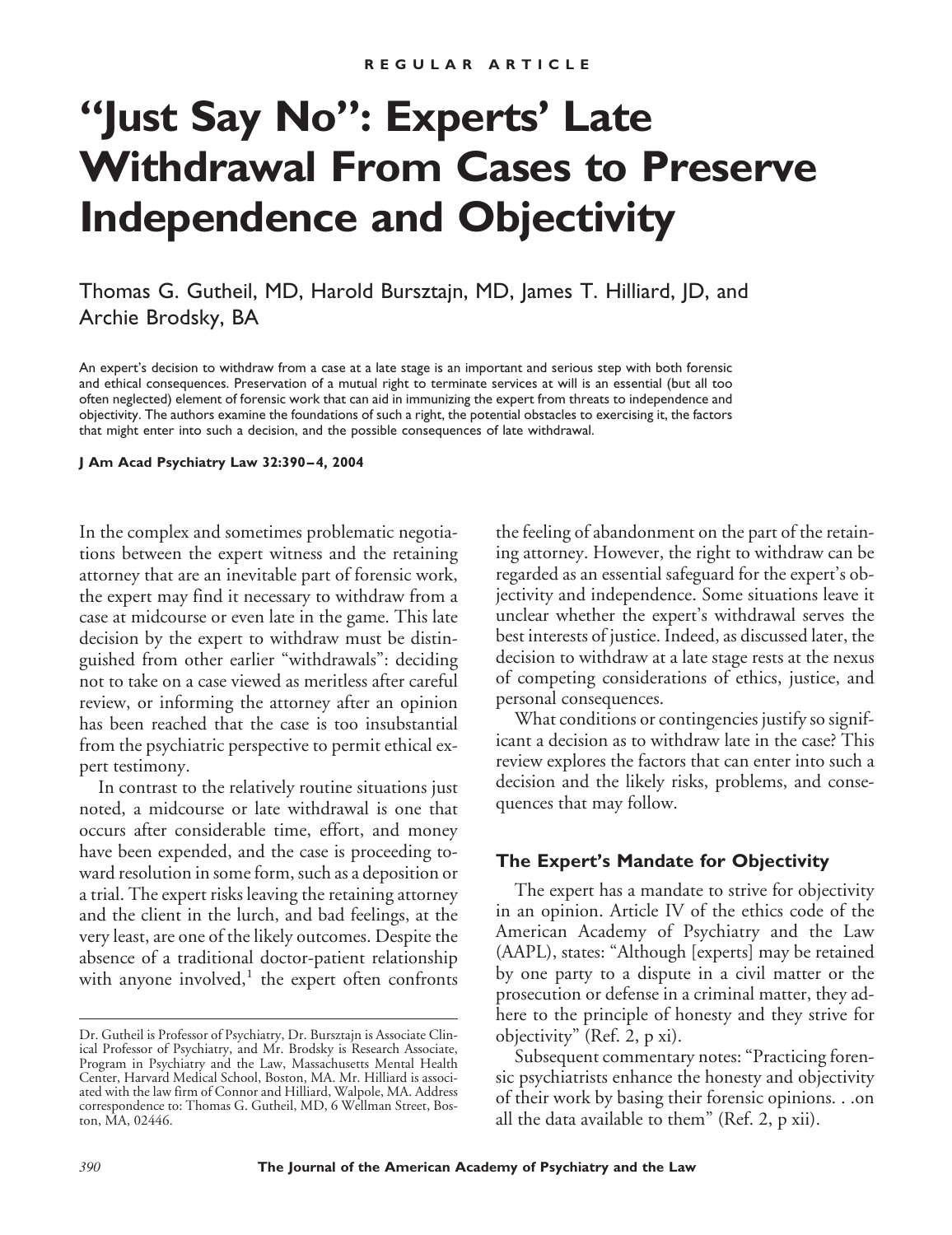As examples reported herein show, availability of all the data is sometimes crucial.

# **Factors Influencing Late Withdrawal**

### *Withholding of Critical Data*

An earlier study<sup>3</sup> indicates that experts encounter this problem in actual practice. Forty-nine percent of respondents to a survey about attorneys who withhold case materials from their own retained expert<sup>3</sup> reported that such a withholding had happened to them. In certain cases, the withheld material was critical to the opinion.

*Example*: In an insanity trial for first-degree murder, the defendant, who had a history of long-standing mental disorders, claimed to have a plate in her head and to have been at a certain facility in a coma from a head injury for months at an earlier point. These facts were recorded in the defense expert's report. The public defender repeatedly told his retained expert that records of the episode were unavailable. Three or four days into the actual trial, during a restroom break immediately before the expert went on the stand, the public defender handed the expert a stack of records from that same facility about the coma. When the expert took the stand, the prosecutor pointed out the absence of any note of a plate in the head in those records and took the following tack on cross and closing argument: "You fell for her story, Doctor." The insanity defense failed.

Such a failure sheds no light on the effect of the plate, since the insanity defense rested on the mental state at the time of the alleged offense, not the presence or absence of the plate. In an unusual situation such as the one described, the problem of withdrawal is rendered even more difficult, because the new data appear right in the middle of the trial, making both review and adjustment of opinion next to impossible and preventing negotiations with the attorney. The fact that the expert does not know this information (as the prosecutor apparently does) renders the expert's testimony ineffective, despite the latter's goodfaith efforts to review all data previously made available. Even if the expert elects to go forward, as in the example—as opposed to withdrawing at literally the last possible moment—the timing and the result may well be harmful to the expert's reputation.

In any case, if the expert goes forward, the oath requires strict admission of these circumstances. Testimony will also place "on record" the nature and source of the problem. Here, the presence of the plate would support a claim of previous head injury, but the witness could convey the defendant's claim of injury while acknowledging that the injury could not be confirmed.

*Example*: An expert received approximately 500 additional pages of depositions subsequent to having formulated a preliminary opinion. He was subsequently asked by the retaining attorney to disregard the additional depositions as being irrelevant to his preliminary opinion. The expert stated that he needed to review and analyze the additional data to update his preliminary opinion or even to make a determination of relevance. The expert indicated that, without that opportunity, he had to withdraw as the testifying expert but would consider remaining available to serve as a rebuttal or consulting expert. Alternatively, the expert could tell the truth as to when the material arrived, thus locating the problem appropriately with the attorney.

#### *Attorney's Failure to Meet the Conditions Needed for an Opinion*

*Example*: In a complex case with both psychiatric and general medical aspects, the retaining attorney refused his psychiatric expert's strong recommendation to obtain additional medical specialty consultations. A deposition in the case went well, but the judge at a hearing ruled for the opposing side on one part of the opinion, which restricted the expert's testimony. The attorney again refused the recommendation for additional consults, pinning his hopes on the trial itself, where he was confident that he could in some way elicit the excluded portion of the opinion. The psychiatric expert supplied some relevant literature references to aid the attorney toward this goal. At an immediate pretrial hearing, the attorney ignored those references, and the judge, while allowing the case to proceed, excluded part of the expert's testimony, as it went to the medical, not the psychiatric, aspects of the case on causation. The attorney reversed himself and decided not to proceed but to appeal the judge's order, and then asked the expert to supply thousands of dollars to support the appeal! The expert withdrew.

This example clearly demonstrates bizarre lawyering (itself a possible ground for withdrawal). Other alternatives might be available, such as declining to supply the money but continuing on in some other capacity.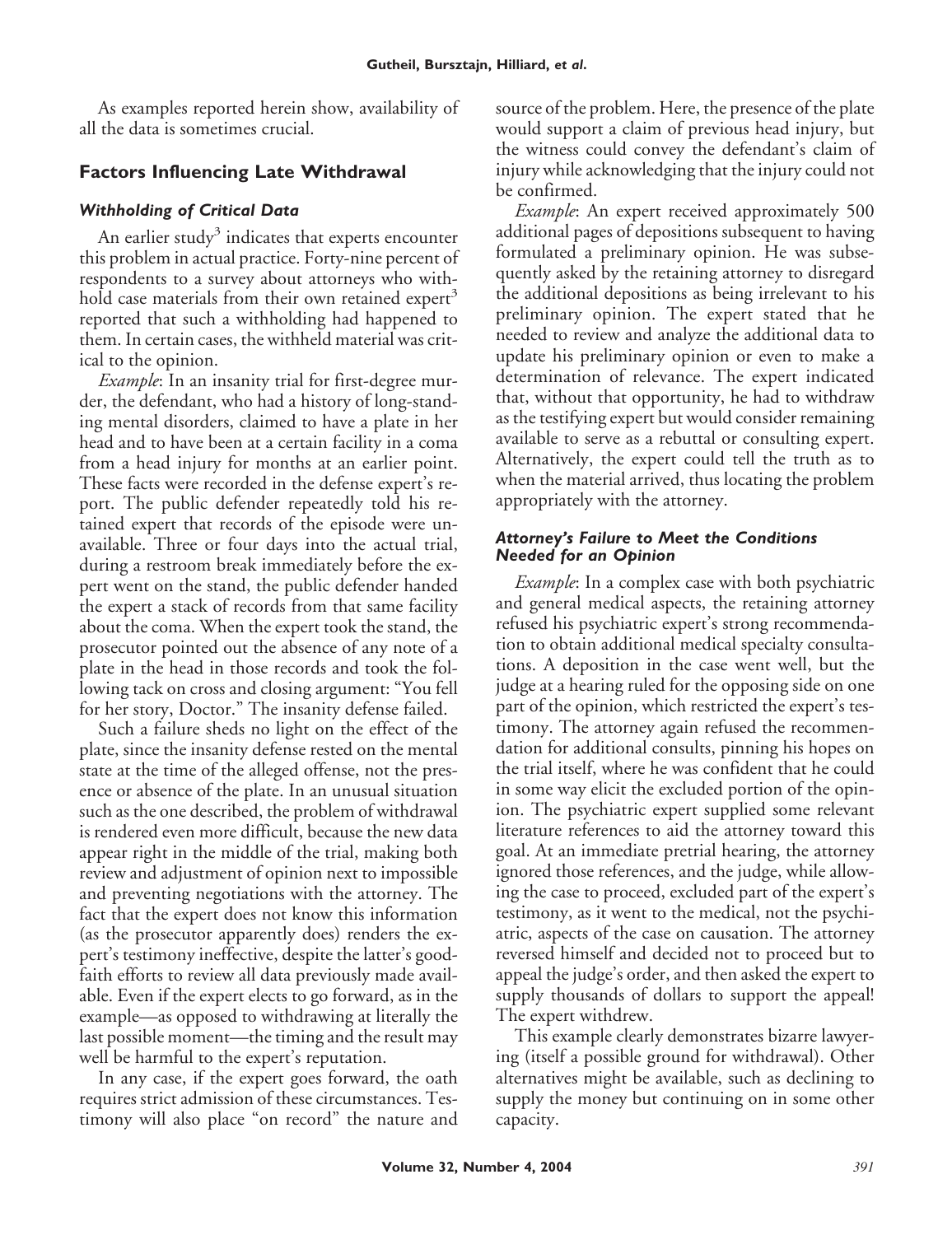Contextual factors may have been influential in this case. The attorneys may have felt the need to save money or get money because of cash flow problems. Small law firms sometimes take on cases without anticipating what will be required as expenditures. The attorney cannot usually withdraw at will. These factors may have played a role in the attorney's desperate plea.

A broader point, however, is also at issue. An expert's preliminary opinion as to reasonable medical certainty is driven by the data available. Additional data (such as input from another expert) may either dilute or concentrate the level of certainty and thus alter the opinion, perhaps in significant ways. If the expert's level of certainty changes, the expert acquires a duty to so inform the relevant parties.

#### *The Payment Agreement*

Many experts' fee agreements contain clauses that permit withdrawal by the expert without preju- $\det^{4-6}$  under defined or even undefined circumstances. Several of these withdrawal options turn on whether the attorney has honored the payment agreement and schedule of compensation. These failure-to-honor provisions often specify concrete events that require no interpretive steps. The expert withdraws by the terms of the contract. Of course, the facts of payments themselves may be disputed. This situation represents an indisputable reason to include clear language in the fee agreement, allowing termination for excessively late or absent payment.

#### *Severe Loss of Objectivity*

This condition can occur for a variety of reasons stemming from the facts of the case or the attorney's conduct. Consultation for this serious step is critically important. $<sup>7</sup>$  As in clinical work, "serious com-</sup> promise of one's capacity to work effectively is a legitimate basis for transferring the case" (Ref. 7, p 84). An example may be when the expert discovers a previously unknown relationship with one of the parties who was using a different name.

#### *Last-Minute Change of Task or Focus*

On occasion, attorneys precipitously alter their own definition of the expert's task or job description at a late point in the case. An expert specifically retained to perform a competence-to-stand-trial assessment may be asked to proffer at the same hearing the opinion that the defendant met insanity criteria at the time of the act. Such a sudden shift may represent appropriate grounds for withdrawal.

*Example*: Having performed an evaluation for competence to stand trial, the expert is told for the first time, on the threshold of court appearance, that he is expected to opine about insanity (which requires, of course, an entirely different evaluation). Tempted to withdraw, the expert goes forward and answers queries about insanity with "I have not performed that evaluation, so I have no opinion on that." Such candid acknowledgment of the limits of the opinion, as the most ethically appropriate response, is clearly preferable to withdrawal.

# **Alternatives to Frank Withdrawal**

There exist several alternatives to frank withdrawal, as the following listing indicates.

- 1. Making a conditional withdrawal
	- a. The expert states that he or she will withdraw unless certain remedies are undertaken within a specific time frame.
	- b. The expert seeks to negotiate with the attorney to repair, adjust, or work around the problem.
	- c. The expert issues a warning letter based on the original contract, with deadlines for the attorney to remedy the problem.
- 2. Providing focal testimony
	- a. The expert unilaterally narrows the focus of testimony by choosing one limited area or topic on which testimony can ethically be given, such as documentation or medications.
- 3. Shifting to a consulting role
	- a. The expert consults on the case, thus performing a valuable service while not testifying. Such consultation may focus on the weak points in the case.
	- b. The expert offers to be available for the role of rebuttal witness with a limited focus.
- 4. Referral
	- a. The expert offers the name of another expert: "Try Dr. Jones, who has a reputation for being able to make this kind of argument."
- 5. Structuring contract language, worded as follows (see also legal questions, described later)
	- a. "Any opinion is preliminary and subject to revision if new data or evidence emerges that, in the sole opinion of the expert, would alter her opinion."
	- b. "Payment is for services, not opinions."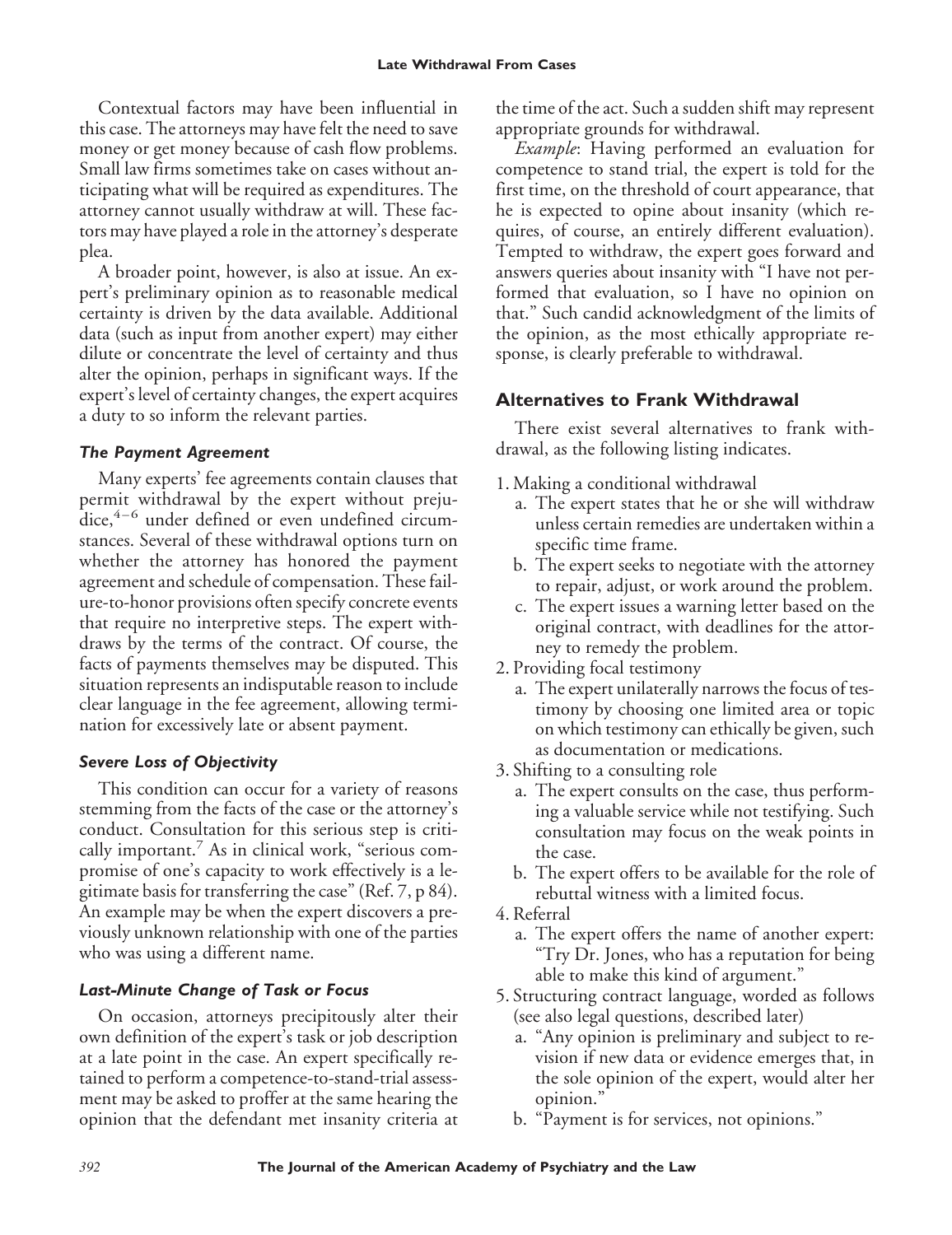- c. "Payment is for expert services, not necessarily for testimony."
- d. "Updates of information are expected to be supplied on a timely basis."
- e. "The agreement is with the attorney, not the attorney's client."

# **Legal Considerations**

To avoid a lawsuit for damages for breach of contract or a complaint to a professional society, the expert should consider several legal questions before terminating a relationship with the attorney late in the process.

# *Terms of Contract*

A carefully drafted contract for the expert's services should be the basis for the decision of whether to terminate. Clauses that spell out those acts or failures to act by the attorney that allow the expert the legal right to terminate the relationship are crucial to avoiding a claim of breach of contract by "abandonment" in the middle of a case. The agreement between the expert and the attorney should specify in what areas the expert is expert, so there can be no mistake or misunderstanding as to the scope of the expert's testimony.

The expert should also request that he or she be provided with all existing and updated material relevant to the case as it continues. The contract should specify that, if at any time the expert is either ethically unable to proceed or the new information materially changes his or her opinion and negotiation as to a revised opinion or a changed role for the expert fails, the expert may terminate the relationship without prejudice. Clauses that would be helpful include: a liquidated-damages clause that limits the amount the attorney could recover in a suit for breach of contract to a sum no greater than the fee paid to the expert; the expert's right to terminate for stated cause; the attorney's indemnification of the expert for any damages that may be assessed against the expert by any third party over and above the liquidated damages; and a statement to the effect that the expert is retained by and responsible only to the attorney, who is also responsible for payment.

#### *Avoiding a Precipitous Termination and Exposure to Legal Liability*

Whether or not a written contract exists, the expert still has an implicit contract to provide professional services to the retaining attorney. The expert who is placed in a professionally precarious or ethically compromising situation should consider notifying the attorney in writing of the event immediately. The expert should be clear as to how it has affected his or her opinion, and, if possible, give the attorney a period of time to remedy the problem. If not remedied after notice, the expert has two choices:

1. Immediately inform the attorney in writing that, unless the problem is remedied, the opinion will change in accordance with the event in a manner that may affect the strength of the testimony; or

2. Notify the attorney that the unremedied event is so substantial that it is impossible ethically to continue as the expert or, if the attorney insists on the testimony (absent any breach of ethics created by your testimony), that the testimony may not help or may even hurt the attorney's case as a direct result of the unresolved event. The exposure that an expert may suffer if he or she terminates the relationship without taking these protective steps may be a damage action by the retaining attorney for the loss of the law suit (assuming that is the result). If the case is won with a substitute expert and the expert has been paid in full, the damages could be for the expenses of the new expert. There is also a potential exposure to a complaint for unethical behavior before a professional association (e.g., forensic society) for the claimed breach of ethics of abandoning a client (i.e., the retaining attorney)—a claim that, to be valid, may not necessarily presume that a classic doctorpatient relationship exists.

# **Questions of Ethics**

As suggested herein, late withdrawal poses problems regarding ethics in relation to both the retaining attorney and that attorney's client. While this subject is not our major focus, a few comments may be relevant. The withdrawal may occur so late that the client is harmed by dismissal or failure of the lawsuit, even though the retaining attorney did nothing wrong (e.g., withhold material, alter the facts). It is also clearly harmful to the retaining attorney who is left in the lurch and may suffer reputational and financial damage. All these factors may be appropriately weighed in the decision to withdraw or proceed. Table 1 portrays the dimensions of the dilemma and the tensions attending the decision to withdraw. As with most dilemmas in ethics, in actual practice, the